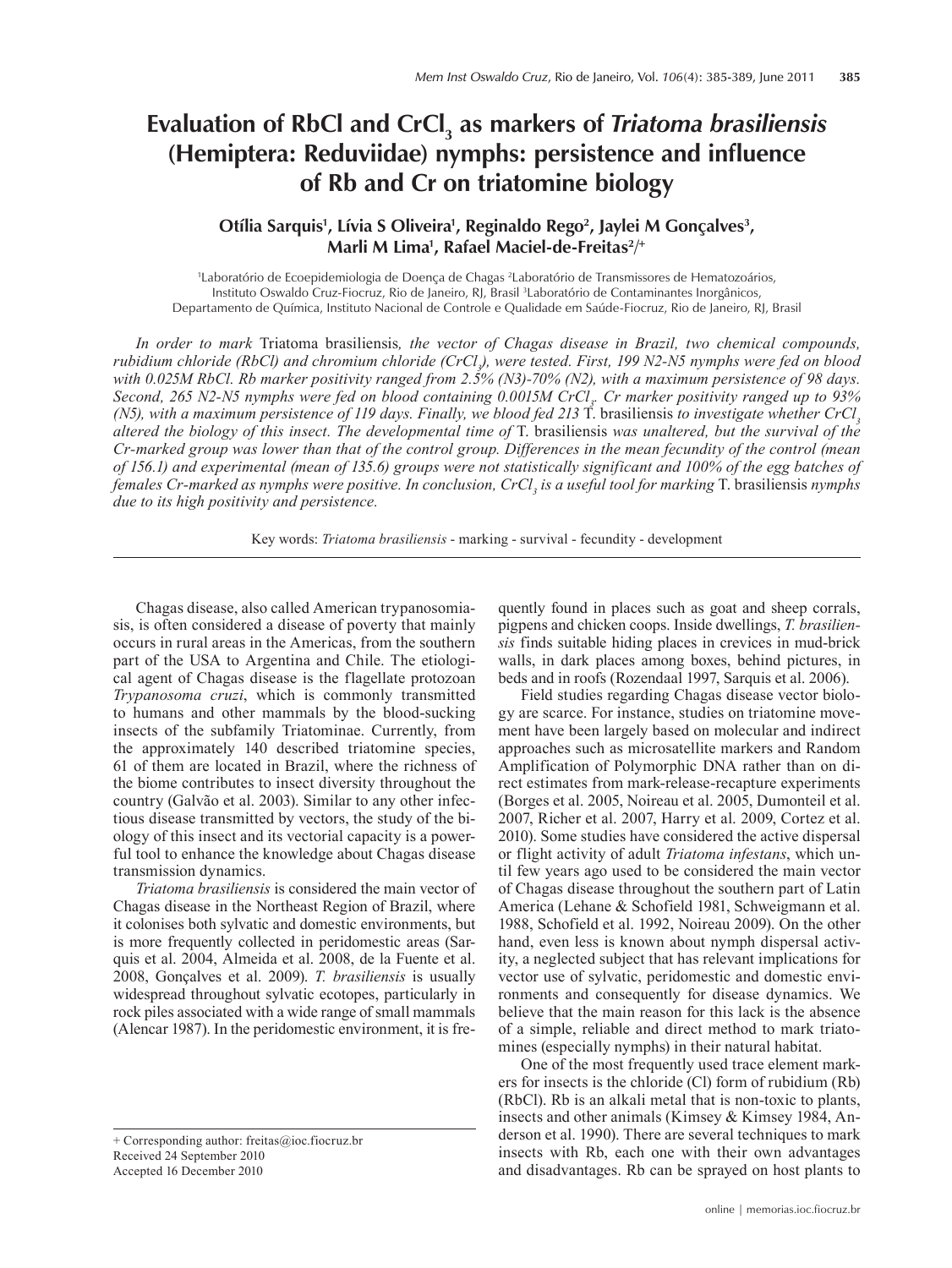mark phytophagous insects, added to the water in which insect larvae are reared or to artificial diets or injected into vertebrate hosts and subsequently detected in the body or eggs of haematophagous insects that blood fed on them (Hagler & Jackson 2001). Despite the potential role of chromium chloride  $(CrCl_3)$  in marking insects, this putative marker remains underexplored. Instead, RbCl has been largely used as a marker for the study of several biological parameters of blood-sucking vectors, from feeding and oviposition behaviours to dispersal estimates under field conditions (Kimsey & Kimsey 1984, Anderson et al. 1990, Holbrook 1995, Reiter et al. 1995, Maciel-de-Freitas et al. 2004, 2006). For instance, Reiter et al. (1995) monitored *Aedes aegypti* dispersal during oviposition in Puerto Rico after labelling female eggs with RbCl.

In order to address nymph ecology under natural conditions, we evaluated the efficiency, reliability and persistence of marking *T. brasiliensis* nymphs with RbCl and  $CrCl<sub>3</sub>$ . We also investigated the possible effects that this marking may have on the longevity, survival and fecundity of marked insects and assessed if Cr marks also persists in the eggs laid by females that developed from marked nymphs.

#### **SUBJECTS, MATERIALS AND METHODS**

*Triatomines* - The *T. brasiliensis* used in this study were derived from a field collection that was previously carried out in an endemic area situated in the rural semiarid region of Jaguaruana, state of Ceará, Northeast Region of Brazil (4º50'14''S 37º46'55''W). The nymphs and adults used in the experiments were the F1 generation of field-collected specimens and were raised and maintained in the laboratory at  $28.6 \pm 2.7$ °C and  $77.7 \pm$ 10% relative humidity.

*Persistence of RbCl in triatomines* - In order to address the persistence of RbCl in *T. brasiliensis* nymphs, we offered defibrinated sheep blood mixed with 0.025 M RbCl at 37ºC to 400 triatomines from the N2-N5 stages (100 individuals per stage:  $N2 = 77$ ,  $N3 = 40$ ,  $N4 = 32$ ,  $N5 = 50$ ) for 60 min by means of an artificial feeding apparatus (Rutledge et al. 1964). RbCl at a concentration of 0.025 M has been previously used to mark mosquitoes, such as *Ae. aegypti* and *Aedes albopictus*, and we assumed that the same concentration would be effective for triatomines as it was to mosquitoes (Maciel-de-Freitas et al. 2004, 2006). All triatomines that had been visually confirmed to have fed on the blood with 0.025 M RbCl were recorded. These triatomines were kept together in plastic vials with folded filter paper (10 x 15 cm) and nylon mesh covers. The persistence of 0.025 M RbCl marking was assessed by randomly sampling five individuals from each vial per week, starting one week after blood feeding and ending when no triatomines were left for sampling. Subsequent Rb-free blood feedings were offered every 15 days using the same method described above.

*Ideal concentration and persistence of CrCl*<sub>3</sub> - Because no published studies used  $CrCl<sub>3</sub>$  to mark bloodsucking vectors, we first had to assess the ideal concentration to mark triatomines. With that aim, we offered

defibrinated sheep blood mixed with the following CrCl. concentrations to 30 N3 nymphs: 10 were fed with 0.0001 M, 10 with 0.0007 M and 10 with 0.0015 M. Seven days later, individuals were evaluated to be either positive or negative for Cr.

After optimising the concentration of  $CrCl<sub>3</sub>$  to mark the triatomines, we evaluated its persistence in the vector body by offering defibrinated sheep blood mixed with  $0.0015$  M CrCl<sub>3</sub> to triatomines from the N2-N5 stages  $(N2 = 65, N3 = 85, N4 = 65, N5 = 50)$ . We used the same sampling procedure as described for Rb.

*Impact of CrCl<sub>3</sub>* on triatomine biology - For the subsequent experiments, recently hatched *T. brasiliensis* first instar nymphs were fed with a mix of blood and 0.0015  $M$  CrCl<sub>3</sub>, and the engorged nymphs were monitored daily until the nymphs died or became adults. Through this procedure, we were able to determine the development time of marked and control insects from the first instar nymph (N1) stage to the adult stage. We also recorded adult longevity and determined survival curves. Female insects that survived to the adult stage were monitored to determine their fecundity. In this experiment, 125 N1 insects were in the control group and 128 N1 insects were in the experimental group.

*Longevity and survival* - Triatomines were monitored daily to assess insect mortality. The lethal time 50  $(LT<sub>50</sub>)$  value, when 50% of the triatomines had died, was compared between the experimental and control groups using a t-test. Survival curves of Cr experimental and control groups were compared using a log-rank test, a nonparametric test for the comparison of the survival curve of two or more groups (Kleinbaum 1996). After initially checking with a Shapiro-Walk test, we used a nonparametric test to show that the mortality data was not distributed normally (W =  $0.847$ , p <  $0.001$ ). Survival data was analyzed with XLSTAT 2010.4 software.

*Development time* - The time spent between each moulting stage during the triatomine life cycle was recorded and compared using an unpaired t-test with Welch correction due to the unequal variances between groups.

*Fecundity* - The number of eggs laid by adult females that were marked with  $CrCl<sub>3</sub>$  as nymphs were recorded and comparisons between groups were performed using an unpaired t-test.

*RbCl and CrCl<sub>3</sub>* detection - For the detection of RbCl and  $CrCl<sub>3</sub>$ , each triatomine was individually heated to 100ºC in 2 mL of 65% nitric acid. Each sample was examined in an atomic emission spectrophotometer at a wavelength of either 780 nm (Rb) or 267.72 nm (Cr) (ICP Optima 3300 DV Perkin Elmer) after complete evaporation of the acid and addition of 1 mL of distilled water. In order to calibrate the spectrophotometer, three triatomines from the colony, i.e., free of Rb and Cr, were used as controls after every 10 samples. Mean absorbance values and standard errors for the controls were used to estimate a confidence interval ( $\alpha = 0.01$ ). Triatomines from the experimental group whose absorbance values were higher than the limit calculated above were considered positive for RbCl or CrCl<sub>3</sub> labelling.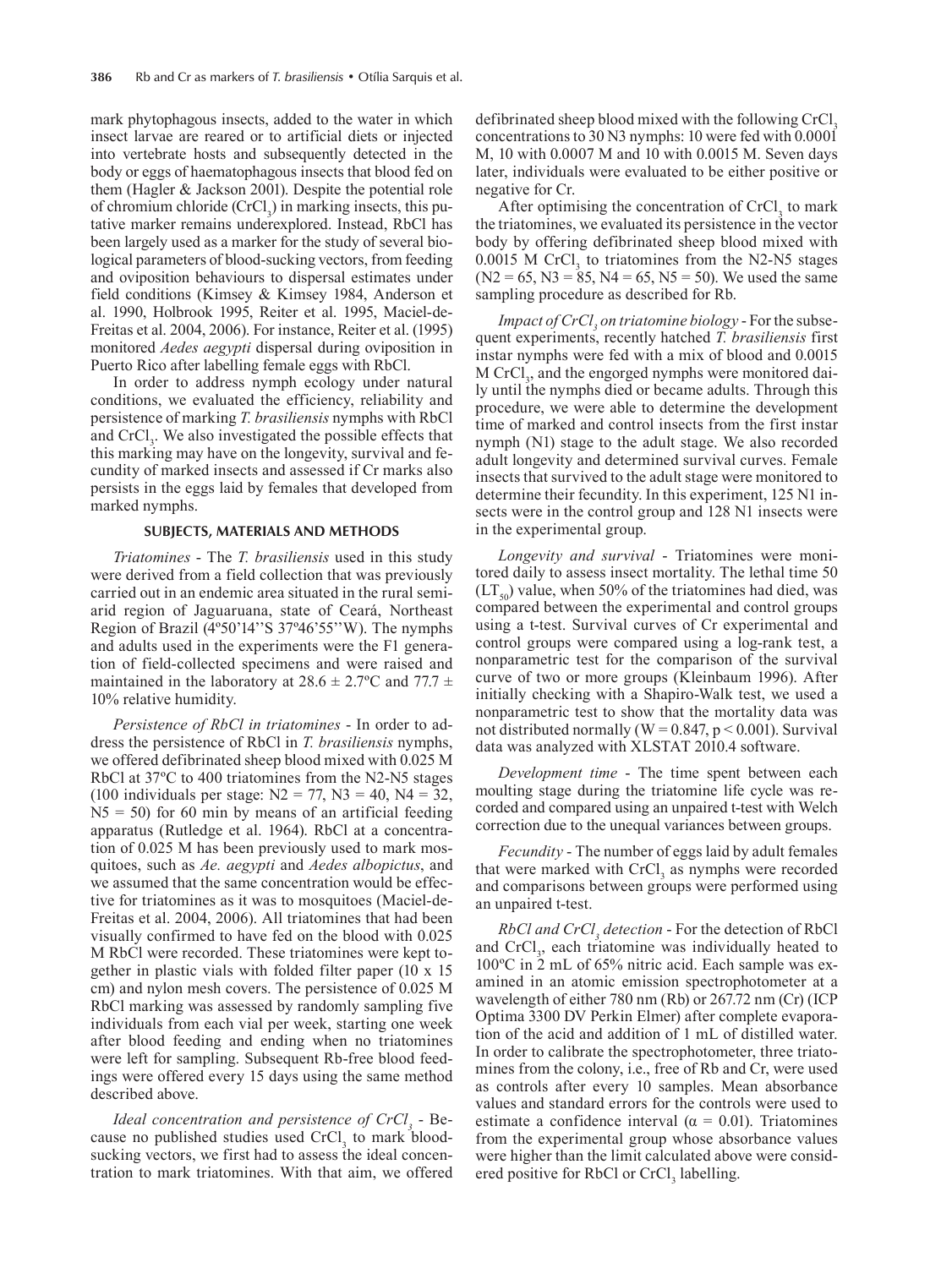*CrCl3 detection in T. brasiliensis eggs* - The egg batches laid by marked adult females were tested for the presence of Cr against egg batches from the control group. The egg batches varied in size, from 2-32 eggs. Due to this difference, before performing an unpaired t-test to compare the mean absorbance values in the experimental and control batches, we corrected the absorbance values observed by dividing batch absorbance by the number of eggs in each batch.

### **RESULTS**

*Aspects of 0.025 M RbCl marking* - The frequency of the Rb-positive insects varied significantly between stages, ranging from 2.5% in N3-70% in N2 (Table I). The highest RbCl persistence was observed in N2; five N2 insects were still positive 98 days post blood meal (pbm). However, these results were highly variable between triatomine stages, suggesting an inconsistency in 0.025 M RbCl efficiency and persistence.

*Ideal concentration of CrCl*<sub>3</sub> - Significant differences were observed between the three  $CrCl<sub>3</sub>$  concentrations tested. In the 0.0001 M and 0.0007 M treatments, we observed that only two (20%) and three (30%) N3 triatomines were positive, respectively. However, all N3 individuals ( $N = 10$ ) that received 0.0015 M CrCl<sub>3</sub> were positive one week pbm. Therefore, to evaluate the persistence and impact of  $CrCl<sub>3</sub>$  in the subsequent experiments, only  $0.0015$  M CrCl<sub>3</sub> was used.

*Positivity and persistence of 0.0015 M CrCl<sub>3</sub> - We* offered  $0.0015$  M CrCl<sub>3</sub> to 265 nymphs from N2 to N5 to investigate the persistence of this marker in *T. brasiliensis*, but only 173 individuals were engorged with blood plus Cr (Table II). We observed an increase in nymph positivity to  $CrCl<sub>3</sub>$  in relation to insect life cycle, from 61.5% in N2 to 93% in N5. CrCl<sub>3</sub> marking was highly persistent in triatomines; N3 individuals were positive up to 119 days pbm (Table II).

*Longevity and survival* - The survival curve of Crmarked insects was significantly different from control insects (log-rank = 12.1,  $df = 1$ ,  $p < 0.01$ ) (Figure). This result suggests that Cr marking may decrease triatomine survivorship. This hypothesis is reinforced by our observation that the  $LT_{50}$  was higher in control insects than in

#### TABLE I

Efficiency and persistence of rubidium chloride (RbCl) 0.025M in marking *Triatoma brasiliensis* nymphs

| Nymph<br>stage | Engorged with<br>$blood + RbCl$ | Positivity $(\%)$ | RbCl 0.025M<br>persistence<br>(days) |
|----------------|---------------------------------|-------------------|--------------------------------------|
| N <sub>2</sub> | 70                              | 70                | 98                                   |
| N <sub>3</sub> | 40                              | 2.5               | 70                                   |
| N <sub>4</sub> | 32                              | 12.5              | 49                                   |
| N <sub>5</sub> | 50                              | 42                | 28                                   |

blood with RbCl was offered for 100 individuals per stage.

TABLE II Efficiency and persistence of chromium chloride  $(CrCl<sub>3</sub>)$ 0.0015M in marking *Triatoma brasiliensis* nymphs

| Nymph<br>stage | Engorged with<br>$blood + CrCl2/total$ | Positivity<br>$\binom{0}{0}$ | CrCl <sub>3</sub> 0.0015M<br>persistence<br>(days) |
|----------------|----------------------------------------|------------------------------|----------------------------------------------------|
| N2             | 39/65                                  | 61.5                         | 91                                                 |
| N <sub>3</sub> | 65/85                                  | 73                           | 119                                                |
| N4             | 55/65                                  | 83                           | 91                                                 |
| N5             | 14/50                                  | 93                           | 63                                                 |



Survival curves of *Triatoma brasiliensis* marked as N1 with chromium chloride  $(CrCl<sub>3</sub>)$  0.0015M and controls. Some individuals survived up to the adult stage.

marked insects ( $LT_{50}$  Cr-marked: 53 days;  $LT_{50}$  control: 98 days). The maximum longevity of the experimental and control groups was 357 and 358 days, respectively.

*Development time* - Overall, the time spent between moulting stages was higher in the individuals marked with  $CrCl<sub>3</sub>$  than in the controls (Table III). However, this difference was only significant in N2; marked individuals remained in N2 for  $34.4 \pm 4.5$  days and controls remained in N2 for  $43.2 \pm 12.9$  days (p = 0.011).

*Fecundity* - A total of 26 female triatomines reached the adult stage and had their fecundity monitored. Females from the control group laid 156.1 eggs, while those from experimental group 135.6 eggs; this difference was not statistically significant (t =  $0.648$ , df =  $9$ , p =  $0.533$ ).

*CrCl3 detection in T. brasiliensis eggs* - We detected Cr in 100% of the egg batches of marked females, reinforcing the potential role of  $CrCl<sub>3</sub>$  as a persistent marker of *T. brasiliensis*.

#### **DISCUSSION**

A wide variety of marking techniques has been used to estimate the biological parameters of medically and agriculturally important insects (Hagler & Jackson 2001, Silver 2008). In order to evaluate their usefulness, they must have an acceptable duration in the organism, their application must not affect the behaviour of the organism, (e.g., altering their chances of being killed by predators) and the released insects must become thoroughly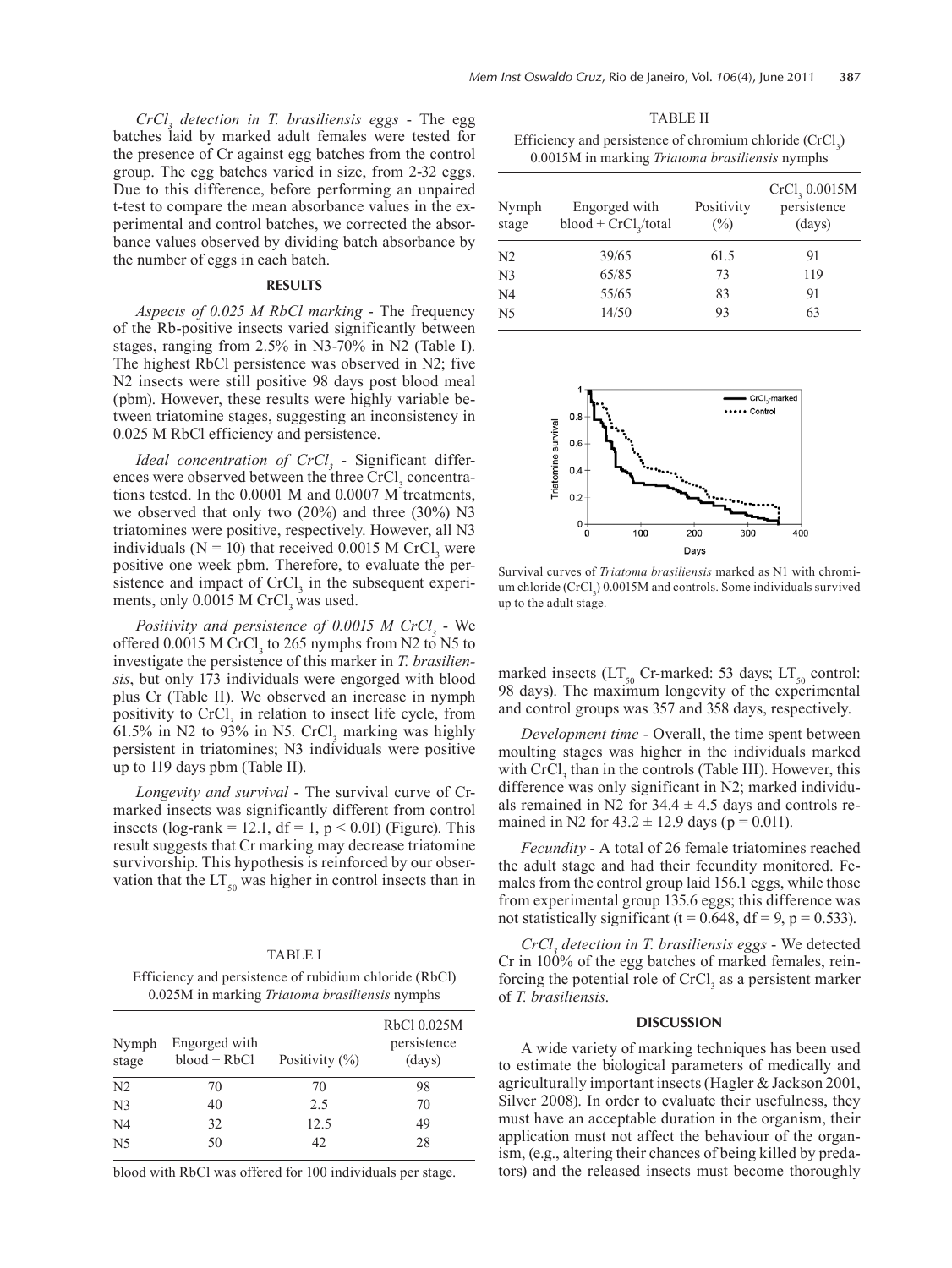| Nymph<br>Stage | Control group   |                                   | CrCl <sub>3</sub> marked group |                                   |                     |
|----------------|-----------------|-----------------------------------|--------------------------------|-----------------------------------|---------------------|
|                | $Mean \pm SD$   | Molting range (min-max)<br>(days) | $Mean \pm SD$                  | Molting range (min-max)<br>(days) | p value<br>(t test) |
| $N1-N2$        | $38.4 \pm 6.8$  | 27-51                             | $40.4 \pm 8.8$                 | 27-53                             | 0.277               |
| $N2-N3$        | $34.4 \pm 4.5$  | $29 - 43$                         | $43.2 \pm 12.9$                | 24-58                             | 0.011               |
| $N3-N4$        | $43.4 \pm 8.9$  | $33 - 63$                         | $46.5 \pm 12.3$                | $30 - 74$                         | 0.417               |
| $N4-N5$        | $45.9 \pm 6.3$  | $36 - 57$                         | $48.9 \pm 11.9$                | $30 - 68$                         | 0.229               |
| N5-adults      | $81.5 \pm 21.8$ | 50-140                            | $94.5 \pm 28.2$                | 55-127                            | 0.29                |

TABLE III Range and mean ± standard deviation (SD) of development time of *Triatoma brasiliensis* nymphs marked with chromium chloride (CrCl<sub>3</sub>) 0.0015M and controls<sup>*a*</sup>

*a*: free of trace element.

mixed with the local non-marked population (Southwood 1978). In this report, we evaluated the persistence and efficiency of  $0.025$  M RbCl and  $0.0015$  M CrCl<sub>3</sub> to mark *T. brasiliensis* nymphs.

Trace elements have been successfully used to mark at least eight orders and 30 families of insects, with RbCl being the most frequently used marker (Hagler & Jackson 2001, Maciel-de-Freitas et al. 2004, 2006). However, our results showed that RbCl had a very variable positivity and a decreasing persistence with the stage of *T. brasiliensis*. Only individuals marked as N2 presented a satisfactory positivity, while less than 15% of individuals marked as N3 and N4 maintained their positivity. The failure of RbCl to be used as a marker of *T. brasiliensis* was unexpected due to the large reported history of this trace element in marking both phytophagous and haematophagous insects (Hagler & Jackson 2001).

A relatively high frequency of positive N2-N5 triatomines was obtained with  $0.0015$  M CrCl<sub>3</sub>. The increase in positivity in N2-N5 insects may be easily explained; large (N4-N5) individuals probably consumed larger blood meals and, thus, ingested more Cr than small (N2-N3) individuals (Hagler & Jackson 2001). In addition, the Cr marker also presented high persistence in *T. brasiliensis*. Due to the high frequency of positivity combined with the high persistence observed for the Cr marker, we conclude that  $CrCl<sub>3</sub>$  is a potentially useful tool to mark triatomines. In fact, its high persistence (around 3-4 months pbm) allows for the design of mark-release-recapture experiments to study the population dynamics of *T. brasiliensis* in the field. Mark-release-recapture experiments are powerful tools to explore aspects of triatomine vector biology, such as insect survival, dispersal and movement to or from endemic areas (Lehane & Schofield 1981, Schweigmann et al. 1988, Schofield et al. 1992).

One possible drawback of using Cr as a marker in field conditions is that marking with this trace element was found to negatively affect the survival of *T. brasiliensis*. However, triatomines have a long lifespan in comparison to other disease vectors; sometimes adults live for two years (Oliveira et al. 2009). Therefore, this shortcoming is probably not sufficient to jeopardise the applicability

of a mark-release-recapture experiment to determine aspects of vector biology under field conditions in endemic areas. The ingestion of a significant amount of Cr possibly alters triatomine metabolism. The injection of Cr has been shown to change the activity of antioxidant enzymes, such as superoxide dismutase, catalase and guaiacol peroxidase, in the insect *Oxya chinensis* (Orthoptera: Acrididae), increasing oxidative stress and, consequently, insect mortality (Li et al. 2005). The biochemical or molecular reasons for the decrease in the survival of Crmarked *T. brasiliensis* compared to the control insects remains unclear, but an extrapolation from data gathered on *O. chinensis* seems reasonable (Li et al. 2005).

With the exception of N2, the time spent by Crmarked triatomines in each moulting stage was statistically similar to controls and in laboratory controlled experiments that measured this variable (Oliveira et al. 2010). The difference observed only in N2 individuals is difficult to explain. Although Cr-marked insects often had a slower development time than controls, this difference was not statistically significant. Overall, we can assume that Cr increased *T. brasiliensis* mortality, but those vectors that survived presented a slight modification in their development time.

The two trace elements used in these experiments to mark *T. brasiliensis* (Rb and Cr) produced different results when mixed with blood and ingested by triatomines. RbCl showed low persistence and no reliability. On the other hand, the results from the  $CrCl<sub>3</sub>$  experiments were more consistent; the frequency of positivity was high, the marking persisted up to 119 days pbm, the development time was not seriously affected and the adult fecundity remained unaltered. The 100% persistence of the marker in the egg batches laid by females marked as nymphs may contribute to the long-term presence of Cr in the studied area. However, Cr-marked individuals had a significant decrease in their lifespan. Because mark-release-recapture experiments are extremely useful for the evaluation of biological parameters of vector ecology, the limitations of the Cr-marking method due to decreased survival rate can be disregarded.